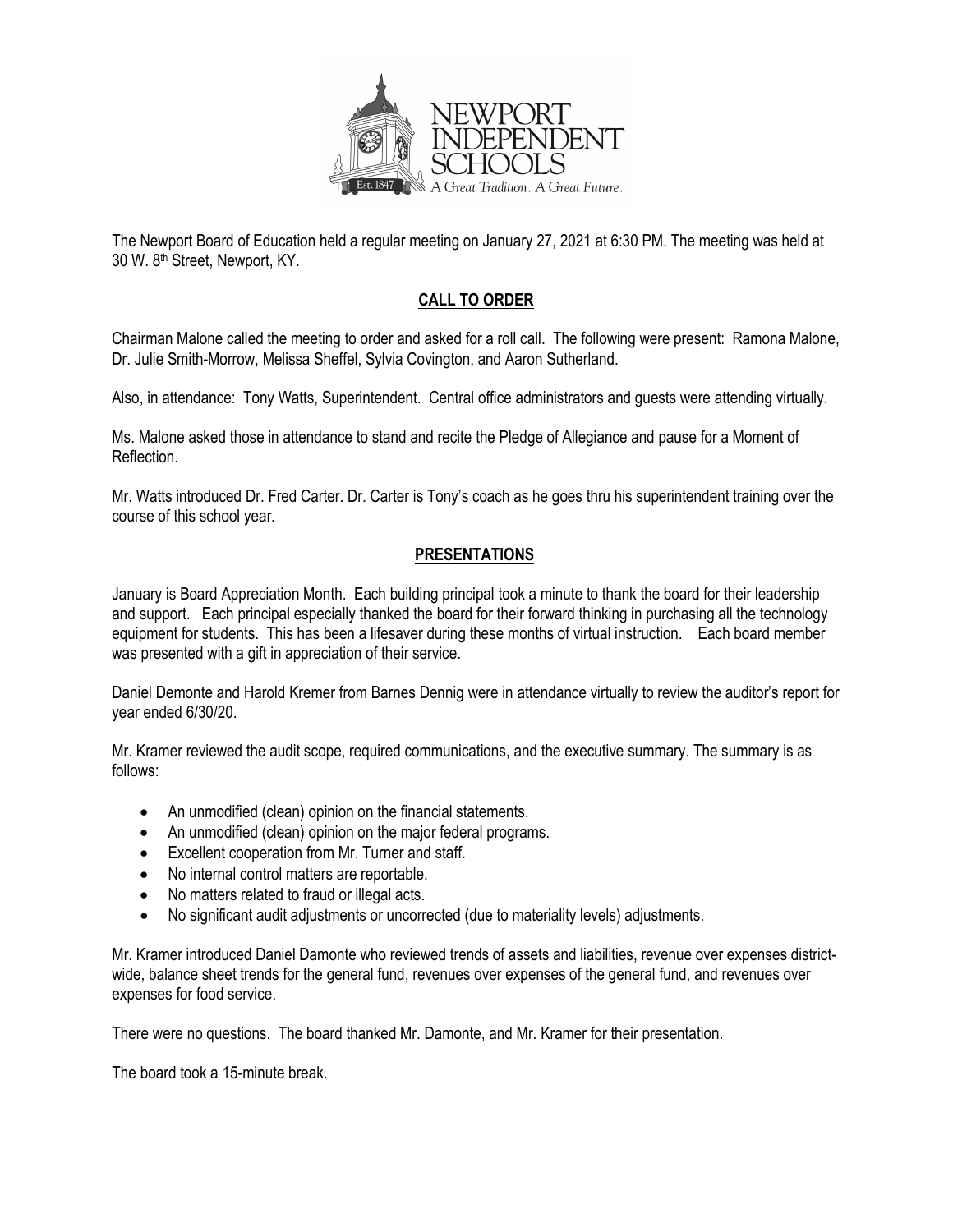## **MINUTES OF DECEMBER 9, 2020, JANUARY 6, 2021, AND JANUARY 13, 2021**

On MOTION BY SHEFFEL AND SECONDED BY SMITH-MORROW the minutes were approved as presented.

## 1174 - MOTION CARRIED 5-0

## **TREASURER'S REPORT**

On MOTION BY SHEFFEL AND SECONDED BY SMITH-MORROW the financial statement was accepted and will be filed for audit.

1175 – MOTION CARRIED 5-0

Ms. Hoover answered questions prior to the meeting regarding bills and ask if there were further questions. Ms. Malone did ask about the Burlington Coat Factory expense. Ms. Hoover explained this is a grant to purchase coats for students in need.

On MOTION BY SHEFFEL AND SECONDED BY SMITH-MORROW the bills were approved for payment.

1176 – MOTION CARRIED 5-0

The treasurer's report also included:

- Credit card bill and receipts
- Administrator expense report
- Monthly report period 6
- Tuition reimbursement update
- Chester Davis Scholarship Fund update
- Draft budget

After much discussion regarding "why" Merrill Lynch can no longer hold the Chester Davis Scholarship funds, the board has asked for a representative from Merrill Lynch to attend a meeting to explain why money must be moved to another investment firm. No one seems to know this answer and before vetting other investment firms, the board would like a better understanding of the issue. Merrill Lynch has agreed to only hold the funds until March 1, 2021.

### **STUDENT LEARNING AND SUPPORT SERVICES**

Mr. Watts updated the board on the following:

- Kick-off meeting with the Northern KY Chamber of Commerce. The meeting centered around diversity, equity, and inclusion.
- Possible partnership with Thomas More College to create a "principal pipeline". This would be a cohort with Boone County. District administrators would be asked to teach the classes. Ongoing discussions will be taking place.
- Consulting contracts with Linda Rains

The board had several questions regarding the systems work as well as the strategic plan work. Mr. Watts explained why the work was important to the success of each department and ultimately the district.

The contracts will be revised, and an hourly rate will be added.

Ms. Stewart presented her report. She gave an overview on the following:

• Participation numbers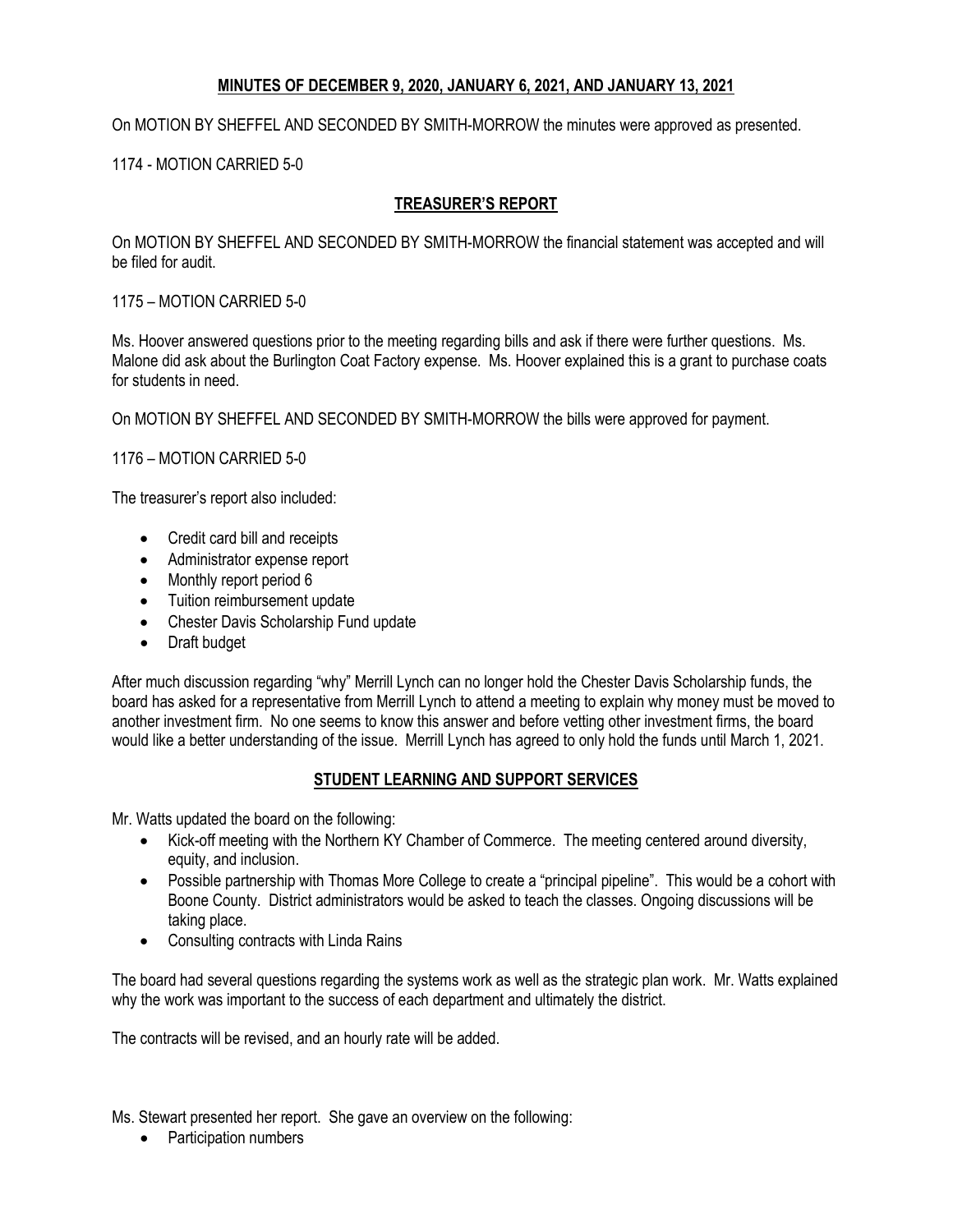• Information on employee COVID vaccines – over 200 employees have been vaccinated thru St. E, just under 20 employees have been vaccinated on their own, and approx. 15 are still waiting for St. E to set up another appointment time. The second round of shots for most employees will be February 13.

The board and Mr. Watts thanked Ms. Stewart for all the work she has done to set up the vaccines for employees.

Mr. Grayson presented his report. There were questions about the upcoming roof work and fire alarm system work. Mr. Grayson explained that the roof they are replacing is probably original to the building. The fire alarm system is the oldest one the fire department has seen in the entire city. The camera work is complete as well as the replacement work on the water heaters.

Ms. Swanson presented her report to the board. Ms. Malone asked how the special education population is coping with virtual learning. Ms. Swanson reported that the number of special population students have dropped. While all students need to come back to school this is especially true with the special education population. Many of their schedules require daily repetition. These services are missing during virtual instruction.

Our mental health counselors are at or near full caseloads. Many regular ed students are dealing with anxiety and frustration also.

## **OLD BUSINESS**

None

## **NEW BUSINESS**

On MOTION BY SMITH-MORROW AND SECONDED BY SHEFFEL, items 5 and 6, consulting contracts with Linda Rains, will be tabled until corrections can be made to the contracts.

### 1177 – MOTION CARRIED 5-0

- 1. Personnel report.
- 2. FY 2021 Draft Budget
- 3. Expenses to attend the KSBA annual conference in Louisville on April 23-25, 2021.
- 4. 19/20 Annual Financial Audit
- 5. Consulting contract with Linda Rains for systems work with leadership teams.
- 6. Consulting contract with Linda Rains for strategic planning process.
- 7. 2<sup>nd</sup> reading of KSBA policy 09.124 Tuition.
- 8. 1st reading of KSBA policy 03.1321 and 03.2321– Use of School Property
- 9. BG-1 application for NIS re-roof project
- 10. Owner/Architect Agreement for NIS re-roof project
- 11. BG-1 application for fire alarm system at Newport Primary School
- 12. Owner/Architect Agreement for NPS fire alarm project
- 13. Capital funds request to cover cost of NIS re-roof and NPS fire alarm projects.
- 14. Final pay application for district-wide camera project in the amount of \$73, 068.
- 15. Final pay application for water heater replacements at NIS and NPS in the amount of \$70,200.
- 16. Surplus technology equipment/furniture

On MOTION BY SHEFFEL AND SECONDED BY SMITH-MORROW consent agenda items 1-14 were approved as presented.

1178 – MOTION CARRIED 5-0

### **BOARD COMMENTS/CONCERNS/UPDATES**